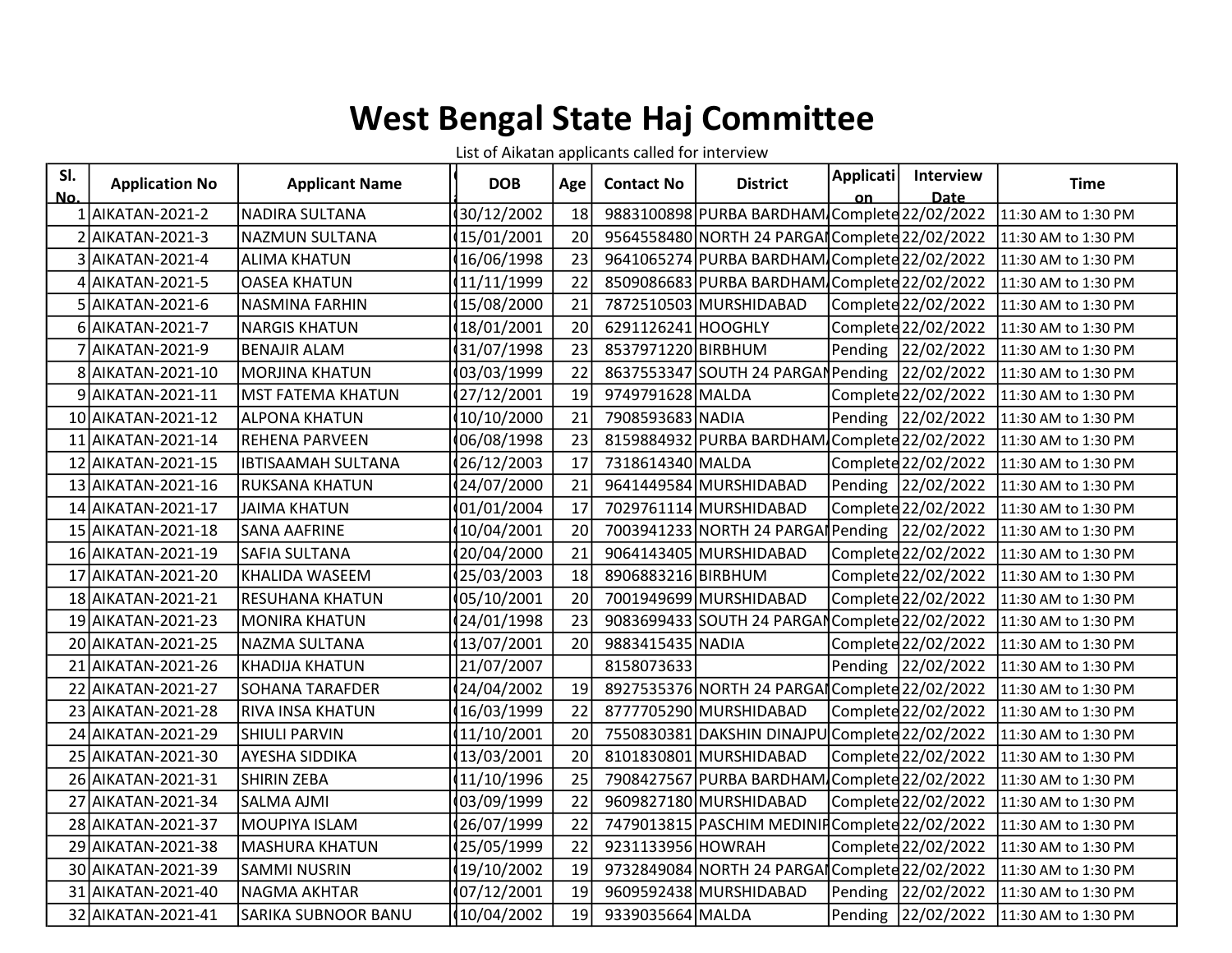| 33 AIKATAN-2021-42 | <b>FAIZA TABARROK</b>              | 08/06/2002  | 19 | 9163074095 HOWRAH  |                                                | Complete 22/02/2022 | 11:30 AM to 1:30 PM |
|--------------------|------------------------------------|-------------|----|--------------------|------------------------------------------------|---------------------|---------------------|
| 34 AIKATAN-2021-43 | <b>TANUJA KHATUN</b>               | 04/11/2002  | 19 |                    | 9883454457 MURSHIDABAD                         | Complete 22/02/2022 | 11:30 AM to 1:30 PM |
| 35 AIKATAN-2021-44 | <b>NAJNITA KHATUN</b>              | 18/12/2000  | 20 |                    | 7029581986 MURSHIDABAD                         | Complete 22/02/2022 | 11:30 AM to 1:30 PM |
| 36 AIKATAN-2021-46 | <b>MOMTAZ KHATUN</b>               | 09/02/2003  | 18 |                    | 8334898024 NORTH 24 PARGAI Complete 22/02/2022 |                     | 11:30 AM to 1:30 PM |
| 37 AIKATAN-2021-47 | RAJIYA SULTANA                     | 22/11/2003  | 18 |                    | 8918190802 NORTH 24 PARGAI Complete 22/02/2022 |                     | 11:30 AM to 1:30 PM |
| 38 AIKATAN-2021-48 | <b>TANIA MONDAL</b>                | 28/12/2003  | 17 |                    | 9641563317 PURBA BARDHAM Complete 22/02/2022   |                     | 11:30 AM to 1:30 PM |
| 39 AIKATAN-2021-49 | MOHASHINA ALAM                     | 27/03/2000  | 21 |                    | 8609090609 MURSHIDABAD                         | Complete 22/02/2022 | 11:30 AM to 1:30 PM |
| 40 AIKATAN-2021-50 | <b>REFAT NAJNIN</b>                | 22/03/2000  | 21 |                    | 7431055792 NORTH 24 PARGAI Complete 22/02/2022 |                     | 11:30 AM to 1:30 PM |
| 41 AIKATAN-2021-52 | <b>RIMA PARVEEN</b>                | 17/09/2003  |    | 9832755072         |                                                | Pending 22/02/2022  | 11:30 AM to 1:30 PM |
| 42 AIKATAN-2021-53 | <b>ROJINA KHATUN</b>               | 19/07/2001  | 20 | 7449817640 PURULIA |                                                | Complete 22/02/2022 | 11:30 AM to 1:30 PM |
| 43 AIKATAN-2021-54 | <b>SAGIRA KHATUN</b>               | 28/10/2003  | 18 |                    | 8250804899 MURSHIDABAD                         | Complete 22/02/2022 | 11:30 AM to 1:30 PM |
| 44 AIKATAN-2021-56 | <b>SAMIMA KHATUN</b>               | 09/10/1999  | 22 |                    | 8597006662 MURSHIDABAD                         | Complete 22/02/2022 | 11:30 AM to 1:30 PM |
| 45 AIKATAN-2021-57 | <b>BUSHRA ZAFAR</b>                | 27/10/2002  |    | 9681685607         |                                                | Pending 22/02/2022  | 11:30 AM to 1:30 PM |
| 46 AIKATAN-2021-58 | <b>JULEKHA KHATUN</b>              | 23/05/2000  | 21 | 8240353565 HOOGHLY |                                                | Complete 22/02/2022 | 11:30 AM to 1:30 PM |
| 47 AIKATAN-2021-59 | <b>DISHARI AHMED</b>               | 17/08/2001  | 20 |                    | 9749880047 NORTH 24 PARGAI Complete 22/02/2022 |                     | 11:30 AM to 1:30 PM |
| 48 AIKATAN-2021-60 | <b>PAPIA KHATUN</b>                | 14/02/2002  | 19 |                    | 8851977830 NORTH 24 PARGAI Complete 22/02/2022 |                     | 11:30 AM to 1:30 PM |
| 49 AIKATAN-2021-62 | <b>NOUSIN AHMED</b>                | 22/03/2004  | 17 |                    | 8348819707 MURSHIDABAD                         | Pending 22/02/2022  | 11:30 AM to 1:30 PM |
| 50 AIKATAN-2021-63 | <b>IFTESUM EHSAN</b>               | 01/04/2002  | 19 |                    | 7679618232 MURSHIDABAD                         | Complete 22/02/2022 | 11:30 AM to 1:30 PM |
| 51 AIKATAN-2021-64 | RUKSONA KHATUN                     | 15/06/1999  | 22 | 9382570166 HOWRAH  |                                                | Complete 22/02/2022 | 11:30 AM to 1:30 PM |
| 52 AIKATAN-2021-65 | <b>RUMA PARVINARA</b>              | 20/04/1990  | 31 |                    | 8001141900 NORTH 24 PARGA Pending 22/02/2022   |                     | 11:30 AM to 1:30 PM |
| 53 AIKATAN-2021-66 | <b>TUHINA PARVIN</b>               | 23/08/2003  | 18 | 9647801014 MALDA   |                                                | Complete 22/02/2022 | 11:30 AM to 1:30 PM |
| 54 AIKATAN-2021-68 | CHOWDHURY TASLIMA NUSR (08/06/1996 |             | 25 |                    | 9091175532 PURBA BARDHAM Complete 22/02/2022   |                     | 11:30 AM to 1:30 PM |
| 55 AIKATAN-2021-71 | MAISARA KHATUN                     | 11/09/2003  | 18 | 8016313678 HOOGHLY |                                                | Complete 22/02/2022 | 11:30 AM to 1:30 PM |
| 56 AIKATAN-2021-72 | <b>ZAINA ATA</b>                   | 22/10/2001  | 20 | 7667090272         |                                                | Pending 22/02/2022  | 11:30 AM to 1:30 PM |
| 57 AIKATAN-2021-73 | KHADIJA KHATUN                     | 21/07/2001  | 20 |                    | 8642036951 MURSHIDABAD                         | Complete 22/02/2022 | 11:30 AM to 1:30 PM |
| 58 AIKATAN-2021-74 | <b>TANIA SULTANA</b>               | 11/10/2002  | 19 |                    | 9733828035 MURSHIDABAD                         | Complete 22/02/2022 | 11:30 AM to 1:30 PM |
| 59 AIKATAN-2021-76 | MAMPIARA BEGAM                     | 25/10/2002  | 19 |                    | 9883483309 DAKSHIN DINAJPU Complete 22/02/2022 |                     | 2:30 PM to 4:30 PM  |
| 60 AIKATAN-2021-77 | <b>NAJMA KHATUN</b>                | 04/04/1999  | 22 |                    | 9088124235 PURBA BARDHAM Complete 22/02/2022   |                     | 2:30 PM to 4:30 PM  |
| 61 AIKATAN-2021-78 | <b>TANIA SULTANA</b>               | 06/01/2003  | 18 |                    | 8926717457 MURSHIDABAD                         | Complete 22/02/2022 | 2:30 PM to 4:30 PM  |
| 62 AIKATAN-2021-79 | <b>RUFIKA KHATUN</b>               | 02/02/2002  | 19 |                    | 9832873634 MURSHIDABAD                         | Complete 22/02/2022 | 2:30 PM to 4:30 PM  |
| 63 AIKATAN-2021-81 | NARGIS KHATUN                      | (25/12/1999 | 21 | 7432018079         |                                                | Pending 22/02/2022  | 2:30 PM to 4:30 PM  |
| 64 AIKATAN-2021-82 | <b>SUMMA KHATUN</b>                | 05/04/2002  | 19 |                    | 8927042839 NORTH 24 PARGAI Complete 22/02/2022 |                     | 2:30 PM to 4:30 PM  |
| 65 AIKATAN-2021-84 | <b>MUNTAHA MATIN</b>               | 27/04/2000  | 21 |                    | 9932337056 PURBA MEDINIPU Pending 22/02/2022   |                     | 2:30 PM to 4:30 PM  |
| 66 AIKATAN-2021-85 | <b>NAZIFA NUSRAT</b>               | 12/06/2003  | 18 | 8670203760 HOOGHLY |                                                | Pending 22/02/2022  | 2:30 PM to 4:30 PM  |
| 67 AIKATAN-2021-87 | <b>REJIA SULTANA</b>               | 21/10/1998  | 23 |                    | 7477579401 MURSHIDABAD                         | Complete 22/02/2022 | 2:30 PM to 4:30 PM  |
| 68 AIKATAN-2021-88 | <b>GULSAHANA MISTRY</b>            | 25/02/1999  | 22 |                    | 7076085796 SOUTH 24 PARGAN Complete 22/02/2022 |                     | 2:30 PM to 4:30 PM  |
| 69 AIKATAN-2021-89 | SUHANA AKHTAR                      | 30/10/2000  | 21 |                    | 9735628626 MURSHIDABAD                         | Complete 22/02/2022 | 2:30 PM to 4:30 PM  |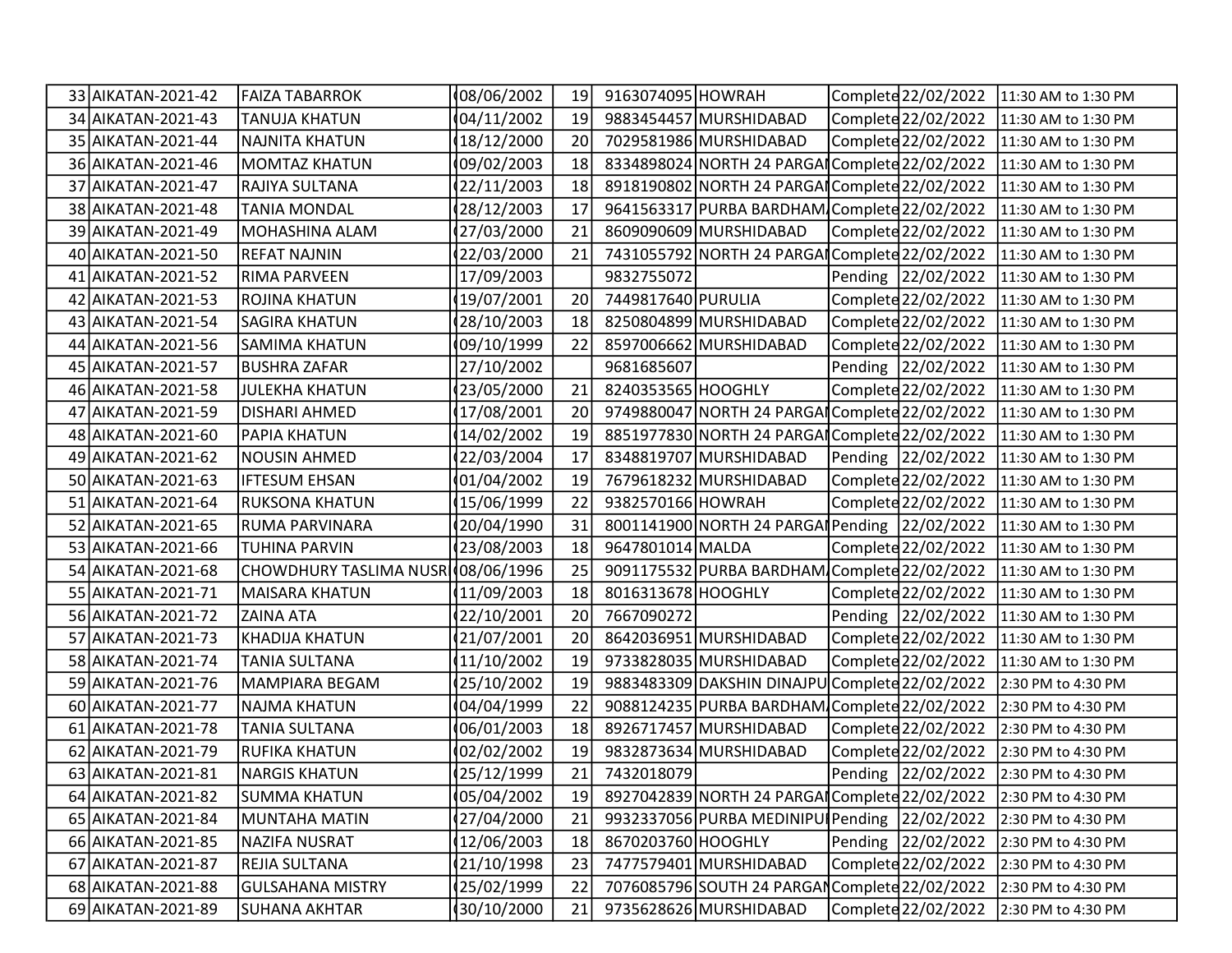| 70 AIKATAN-2021-90   | NAZMA KHATUN              | 09/11/1999  | 22 |                    | 7980645768 MURSHIDABAD                         | Complete 22/02/2022  | 2:30 PM to 4:30 PM                     |
|----------------------|---------------------------|-------------|----|--------------------|------------------------------------------------|----------------------|----------------------------------------|
| 71   AIKATAN-2021-91 | <b>MUNTAHA MATIN</b>      | 27/04/2000  | 21 |                    | 8609898707 PURBA MEDINIPUI Complete 22/02/2022 |                      | 2:30 PM to 4:30 PM                     |
| 72 AIKATAN-2021-92   | <b>KHADIJA PARVIN</b>     | 24/11/2000  | 21 |                    | 7384012240 MURSHIDABAD                         | Pending 22/02/2022   | 2:30 PM to 4:30 PM                     |
| 73 AIKATAN-2021-93   | <b>SAHIDA KHATUN</b>      | 26/08/2000  | 21 | 8016644788 MALDA   |                                                | Complete 22/02/2022  | 2:30 PM to 4:30 PM                     |
| 74 AIKATAN-2021-94   | RAYHANA SULTNA            | 15/10/2003  | 18 |                    | 9830752717 SOUTH 24 PARGAN Complete 22/02/2022 |                      | 2:30 PM to 4:30 PM                     |
| 75 AIKATAN-2021-95   | SHAHNAJ PARVIN            | 27/07/2000  | 21 |                    | 9382411974 MURSHIDABAD                         | Complete 22/02/2022  | 2:30 PM to 4:30 PM                     |
| 76 AIKATAN-2021-96   | <b>SARMIN SULTANA</b>     | 01/01/2003  | 18 |                    | 8927577092 MURSHIDABAD                         | Complete 22/02/2022  | 2:30 PM to 4:30 PM                     |
| 77 AIKATAN-2021-97   | TANIA SULTANA             | 06/01/2003  | 18 |                    | 9851050572 MURSHIDABAD                         | Pending 22/02/2022   | 2:30 PM to 4:30 PM                     |
| 78 AIKATAN-2021-98   | <b>FATEMA KHATUN</b>      | 09/02/1998  | 23 | 6294372071 MALDA   |                                                | Complete 22/02/2022  | 2:30 PM to 4:30 PM                     |
| 79 AIKATAN-2021-99   | <b>SUMA PARVIN</b>        | 20/09/2002  | 19 | 9083929707 MALDA   |                                                | Complete 22/02/2022  | 2:30 PM to 4:30 PM                     |
| 80 AIKATAN-2021-100  | <b>IFTIKHA SULTANA</b>    | 10/03/2001  | 20 |                    | 9733376744 MURSHIDABAD                         | Complete 22/02/2022  | 2:30 PM to 4:30 PM                     |
| 81 AIKATAN-2021-101  | <b>SALMA SULTANA</b>      | 28/01/2000  | 21 |                    | 7001987424 MURSHIDABAD                         | Complete 22/02/2022  | 2:30 PM to 4:30 PM                     |
| 82 AIKATAN-2021-103  | <b>ASHA KHATUN</b>        | 18/11/1999  | 22 |                    | 9564199695 MURSHIDABAD                         | Complete 22/02/2022  | 2:30 PM to 4:30 PM                     |
| 83 AIKATAN-2021-105  | <b>NUTFA</b>              | 17/03/2003  | 18 | 9143587921 HOOGHLY |                                                | Complete 22/02/2022  | 2:30 PM to 4:30 PM                     |
| 84 AIKATAN-2021-106  | <b>AYESHA SARMIN BANU</b> | 20/06/2002  | 19 |                    | 9883196810 MURSHIDABAD                         | Complete 22/02/2022  | 2:30 PM to 4:30 PM                     |
| 85 AIKATAN-2021-107  | MST SURAIA YEASMIN        | 20/09/2003  | 18 |                    | 9339581393 MURSHIDABAD                         | Complete 22/02/2022  | 2:30 PM to 4:30 PM                     |
| 86 AIKATAN-2021-108  | <b>ASMA KHATUN</b>        | 02/02/2002  | 19 | 8001183926 BIRBHUM |                                                | Complete 22/02/2022  | 2:30 PM to 4:30 PM                     |
| 87 AIKATAN-2021-109  | <b>SUHARA KHATUN</b>      | 23/11/2003  | 18 |                    | 9832945092 NORTH 24 PARGAI Complete 22/02/2022 |                      | 2:30 PM to 4:30 PM                     |
| 88 AIKATAN-2021-110  | NASIFA KHATUN             | 01/01/2003  | 18 |                    | 8346931607 MURSHIDABAD                         | Pending 22/02/2022   | 2:30 PM to 4:30 PM                     |
| 89 AIKATAN-2021-111  | KHANDAKER IBTISAM         | 16/10/2003  |    | 9083181418         |                                                | Pending 22/02/2022   | 2:30 PM to 4:30 PM                     |
| 90 AIKATAN-2021-112  | HABIBA KHATUN             | 21/12/2000  | 20 |                    | 7029624199 MURSHIDABAD                         | Complete 22/02/2022  | 2:30 PM to 4:30 PM                     |
| 91 AIKATAN-2021-113  | KHANDAKER IBTISAM         | 16/10/2003  |    | 9647666656         |                                                | Pending 22/02/2022   | 2:30 PM to 4:30 PM                     |
| 92 AIKATAN-2021-114  | JAKA TASNIM               | 27/08/2002  | 19 | 9432273689 KOLKATA |                                                | Complete 22/02/2022  | 2:30 PM to 4:30 PM                     |
| 93 AIKATAN-2021-115  | KHALEDA KHATUN            | 02/05/1996  | 25 |                    | 8343924903 MURSHIDABAD                         | Pending 22/02/2022   | 2:30 PM to 4:30 PM                     |
| 94 AIKATAN-2021-116  | MST AFRIN SIDDIKA KHATUN  | 102/04/2003 | 18 | 8116090960 MALDA   |                                                | Pending 22/02/2022   | 2:30 PM to 4:30 PM                     |
| 95 AIKATAN-2021-117  | <b>HUSNE HASIDA</b>       | 14/04/1998  | 23 |                    | 8927488066 MURSHIDABAD                         | Complete 22/02/2022  | 2:30 PM to 4:30 PM                     |
| 96 AIKATAN-2021-119  | AASIA BANO                | 29/08/2001  | 20 | 9073481432 HOWRAH  |                                                | Pending   22/02/2022 | 2:30 PM to 4:30 PM                     |
| 97 AIKATAN-2021-120  | KOHINOOR BEGUM            | 25/08/2003  | 18 | 9153270795 BIRBHUM |                                                | Complete 22/02/2022  | 2:30 PM to 4:30 PM                     |
| 98 AIKATAN-2021-124  | <b>FARHANA KHATUN</b>     | 17/09/2001  | 20 | 9593254378         |                                                | Pending 22/02/2022   | 2:30 PM to 4:30 PM                     |
| 99 AIKATAN-2021-125  | <b>RUPSA KHATUN</b>       | 02/09/2003  | 18 |                    | 8159802025 PASCHIM MEDINIF Complete 22/02/2022 |                      | 2:30 PM to 4:30 PM                     |
| 100 AIKATAN-2021-127 | <b>SAHANA SANJIDA</b>     | 30/12/1999  | 21 |                    | 9679094944 MURSHIDABAD                         |                      | Complete 22/02/2022 2:30 PM to 4:30 PM |
| 101 AIKATAN-2021-128 | <b>TANUJA KHATUN</b>      | 08/11/2000  | 21 | 8927933406 BIRBHUM |                                                | Complete 22/02/2022  | 2:30 PM to 4:30 PM                     |
| 102 AIKATAN-2021-130 | <b>FATEMA KHATUN</b>      | 02/04/2002  | 19 |                    | 7318942324 NORTH 24 PARGAI Complete 22/02/2022 |                      | 2:30 PM to 4:30 PM                     |
| 103 AIKATAN-2021-131 | SHABANA SHABNAM           | 31/03/2004  | 17 |                    | 7001267410 MURSHIDABAD                         | Complete 22/02/2022  | 2:30 PM to 4:30 PM                     |
| 104 AIKATAN-2021-133 | <b>HABIBA KHATUN</b>      | 12/12/1999  | 21 |                    | 9083552855 UTTAR DINAJPUR                      | Pending 22/02/2022   | 2:30 PM to 4:30 PM                     |
| 105 AIKATAN-2021-135 | <b>AFSANA YEASMIN</b>     | 18/03/2001  | 20 |                    | 9382652518 MURSHIDABAD                         | Complete 22/02/2022  | 2:30 PM to 4:30 PM                     |
| 106 AIKATAN-2021-136 | <b>IDULARA BANO</b>       | 19/06/1999  | 22 |                    | 7797023414 PURBA MEDINIPU Complete 22/02/2022  |                      | 2:30 PM to 4:30 PM                     |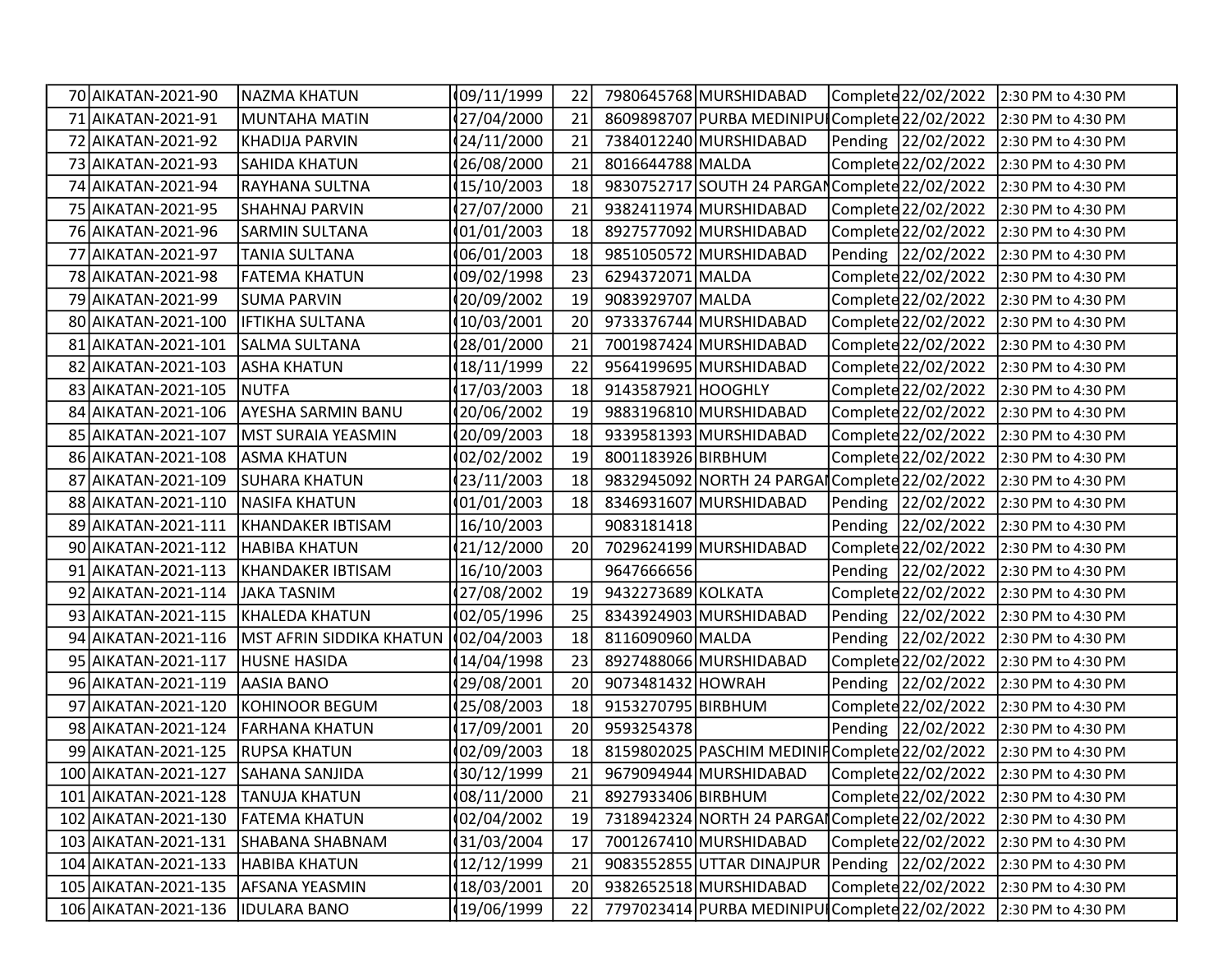| 107 AIKATAN-2021-137     | WAHIDA KHATUN             | 10/04/2001   | 20 |                    | 7001903190 MURSHIDABAD                         | Complete 22/02/2022 | 2:30 PM to 4:30 PM  |
|--------------------------|---------------------------|--------------|----|--------------------|------------------------------------------------|---------------------|---------------------|
| 108 AIKATAN-2021-138     | <b>SAHILEE KHATUN</b>     | 16/08/1999   | 22 | 9153629964 NADIA   |                                                | Complete 22/02/2022 | 2:30 PM to 4:30 PM  |
| 109 AIKATAN-2021-139     | <b>SALMA SULTANA</b>      | 15/12/1996   | 24 |                    | 8967313839 MURSHIDABAD                         | Pending 22/02/2022  | 2:30 PM to 4:30 PM  |
| 110 AIKATAN-2021-140     | MANAUWAR YASMIN           | 11/11/2002   | 19 | 9835685472 KOLKATA |                                                | Complete 22/02/2022 | 2:30 PM to 4:30 PM  |
| LAIKATAN-2021-141<br>111 | SHEEMRON SULTANA          | (27/07/2003  | 18 |                    | 7478121323 MURSHIDABAD                         | Complete 22/02/2022 | 2:30 PM to 4:30 PM  |
| 112 AIKATAN-2021-142     | TANIA SULTANA KHATUN      | (31/03/2000) | 21 | 9002243140 NADIA   |                                                | Complete 22/02/2022 | 2:30 PM to 4:30 PM  |
| 113 AIKATAN-2021-143     | <b>SHOBNOM SULTANA</b>    | (27/07/2003  | 18 |                    | 8509110549 MURSHIDABAD                         | Complete 22/02/2022 | 2:30 PM to 4:30 PM  |
| 114 AIKATAN-2021-144     | <b>RIJUANA HOSSAIN</b>    | 12/02/2002   | 19 | 9907579937 MALDA   |                                                | Complete 22/02/2022 | 2:30 PM to 4:30 PM  |
| 115 AIKATAN-2021-145     | <b>ROSNI KHATUN</b>       | 25/03/2001   | 20 | 8918305661 MALDA   |                                                | Complete 22/02/2022 | 2:30 PM to 4:30 PM  |
| 116 AIKATAN-2021-146     | <b>SANIA SANHAI</b>       | 01/08/2003   | 18 |                    | 9883794753 MURSHIDABAD                         | Complete 22/02/2022 | 2:30 PM to 4:30 PM  |
| 117 AIKATAN-2021-148     | KAZI ASLEMA KHATUN        | 19/12/2002   | 18 |                    | 9635130392 PURBA BARDHAM Complete 23/02/2022   |                     | 11:30 AM to 1:30 PM |
| 118 AIKATAN-2021-149     | <b>SAMIM SIMA</b>         | (31/05/2002  | 19 |                    | 9883551804 DAKSHIN DINAJPU Complete 23/02/2022 |                     | 11:30 AM to 1:30 PM |
| 119 AIKATAN-2021-150     | <b>SK ASMINA KHATUN</b>   | 20/04/1998   | 23 |                    | 7047131880 PURBA BARDHAM Complete 23/02/2022   |                     | 11:30 AM to 1:30 PM |
| 120 AIKATAN-2021-151     | <b>AMINA SIDDIQUE</b>     | 08/04/2002   | 19 |                    | 6295301581 MURSHIDABAD                         | Complete 23/02/2022 | 11:30 AM to 1:30 PM |
| AIKATAN-2021-152<br>121  | <b>TAMANNA MONDAL</b>     | 31/01/2004   | 17 |                    | 7029031796 DAKSHIN DINAJPU Complete 23/02/2022 |                     | 11:30 AM to 1:30 PM |
| AIKATAN-2021-153<br>122  | <b>OLIVIA FARZANA</b>     | 09/12/2003   | 17 | 6294528873 NADIA   |                                                | Complete 23/02/2022 | 11:30 AM to 1:30 PM |
| AIKATAN-2021-154<br>123  | NAJIA TAMKIN              | 01/09/2000   | 21 | 9734891332         |                                                | Pending 23/02/2022  | 11:30 AM to 1:30 PM |
| 124 AIKATAN-2021-155     | <b>RUKSA KHATUN</b>       | 04/06/2001   | 20 |                    | 7001364356 SOUTH 24 PARGAN Complete 23/02/2022 |                     | 11:30 AM to 1:30 PM |
| 125 AIKATAN-2021-156     | FARHANA KHATUN            | 02/03/2001   | 20 |                    | 9007635688 PURBA BARDHAM Complete 23/02/2022   |                     | 11:30 AM to 1:30 PM |
| 126 AIKATAN-2021-157     | AYESHA SIDDIKA            | 20/07/1998   | 23 | 9564103463 HOOGHLY |                                                | Complete 23/02/2022 | 11:30 AM to 1:30 PM |
| 127 AIKATAN-2021-158     | <b>SAMIMA KHATUN</b>      | 09/10/1999   |    | 7501692160         |                                                | Pending 23/02/2022  | 11:30 AM to 1:30 PM |
| 128 AIKATAN-2021-160     | <b>SUPARNA KHATUN</b>     | 13/03/2002   | 19 |                    | 9883102132 NORTH 24 PARGAI Complete 23/02/2022 |                     | 11:30 AM to 1:30 PM |
| 129 AIKATAN-2021-161     | <b>ALIDA BEGAM</b>        | 02/11/2000   | 21 |                    | 9547528724 PURBA MEDINIPU Pending 23/02/2022   |                     | 11:30 AM to 1:30 PM |
| 130 AIKATAN-2021-162     | <b>LEENA PARVIN</b>       | 05/02/2002   | 19 |                    | 8981033772 NORTH 24 PARGAI Complete 23/02/2022 |                     | 11:30 AM to 1:30 PM |
| 131 AIKATAN-2021-163     | <b>HALIMA KHATUN</b>      | 23/04/2001   | 20 |                    | 8116395269 PURBA BARDHAM Complete 23/02/2022   |                     | 11:30 AM to 1:30 PM |
| 132 AIKATAN-2021-164     | <b>SAHIN TAJ</b>          | 14/06/2002   | 19 |                    | 6295209831 SOUTH 24 PARGAN Pending 23/02/2022  |                     | 11:30 AM to 1:30 PM |
| 133 AIKATAN-2021-165     | <b>JAMILA YASMIN</b>      | 20/09/2001   | 20 |                    | 7003145878 MURSHIDABAD                         | Complete 23/02/2022 | 11:30 AM to 1:30 PM |
| 134 AIKATAN-2021-166     | <b>ABDULLA GAZI</b>       | 21/08/1995   | 26 |                    | 9123862394 SOUTH 24 PARGAN Pending 23/02/2022  |                     | 11:30 AM to 1:30 PM |
| 135 AIKATAN-2021-168     | <b>SABRIN NAHAR</b>       | 02/02/1998   | 23 |                    | 8910239745 MURSHIDABAD                         | Complete 23/02/2022 | 11:30 AM to 1:30 PM |
| 136 AIKATAN-2021-169     | <b>FAUJIA ANIKA</b>       | 25/11/2002   | 19 | 7501893928         |                                                | Pending 23/02/2022  | 11:30 AM to 1:30 PM |
| 137 AIKATAN-2021-170     | <b>ITLUFA KHATUN GAZI</b> | (17/08/2000  | 21 |                    | 8101321426 NORTH 24 PARGAI Complete 23/02/2022 |                     | 11:30 AM to 1:30 PM |
| 138 AIKATAN-2021-171     | KAZI ASLEMA KHATUN        | (19/12/2002) | 18 |                    | 7679515475 PURBA BARDHAM Complete 23/02/2022   |                     | 11:30 AM to 1:30 PM |
| 139 AIKATAN-2021-172     | <b>TAHERA SIDDIKA</b>     | 12/12/2001   | 19 |                    | 8617565391 DAKSHIN DINAJPU Complete 23/02/2022 |                     | 11:30 AM to 1:30 PM |
| 140 AIKATAN-2021-173     | <b>NADIRA PERVEEN</b>     | 10/03/2002   | 19 | 7602936677 MALDA   |                                                | Complete 23/02/2022 | 11:30 AM to 1:30 PM |
| 141 AIKATAN-2021-174     | <b>AFREEN RAHAMAN</b>     | 27/07/2003   | 18 |                    | 9735467215 NORTH 24 PARGA Pending 23/02/2022   |                     | 11:30 AM to 1:30 PM |
| 142 AIKATAN-2021-175     | <b>SAHIDA PARVIN</b>      | 14/04/2001   | 20 |                    | 9382710048 PURBA BARDHAM Complete 23/02/2022   |                     | 11:30 AM to 1:30 PM |
| 143 AIKATAN-2021-176     | <b>SALMA KHATUN</b>       | (12/01/1998  | 23 | 6294727127 BANKURA |                                                | Complete 23/02/2022 | 11:30 AM to 1:30 PM |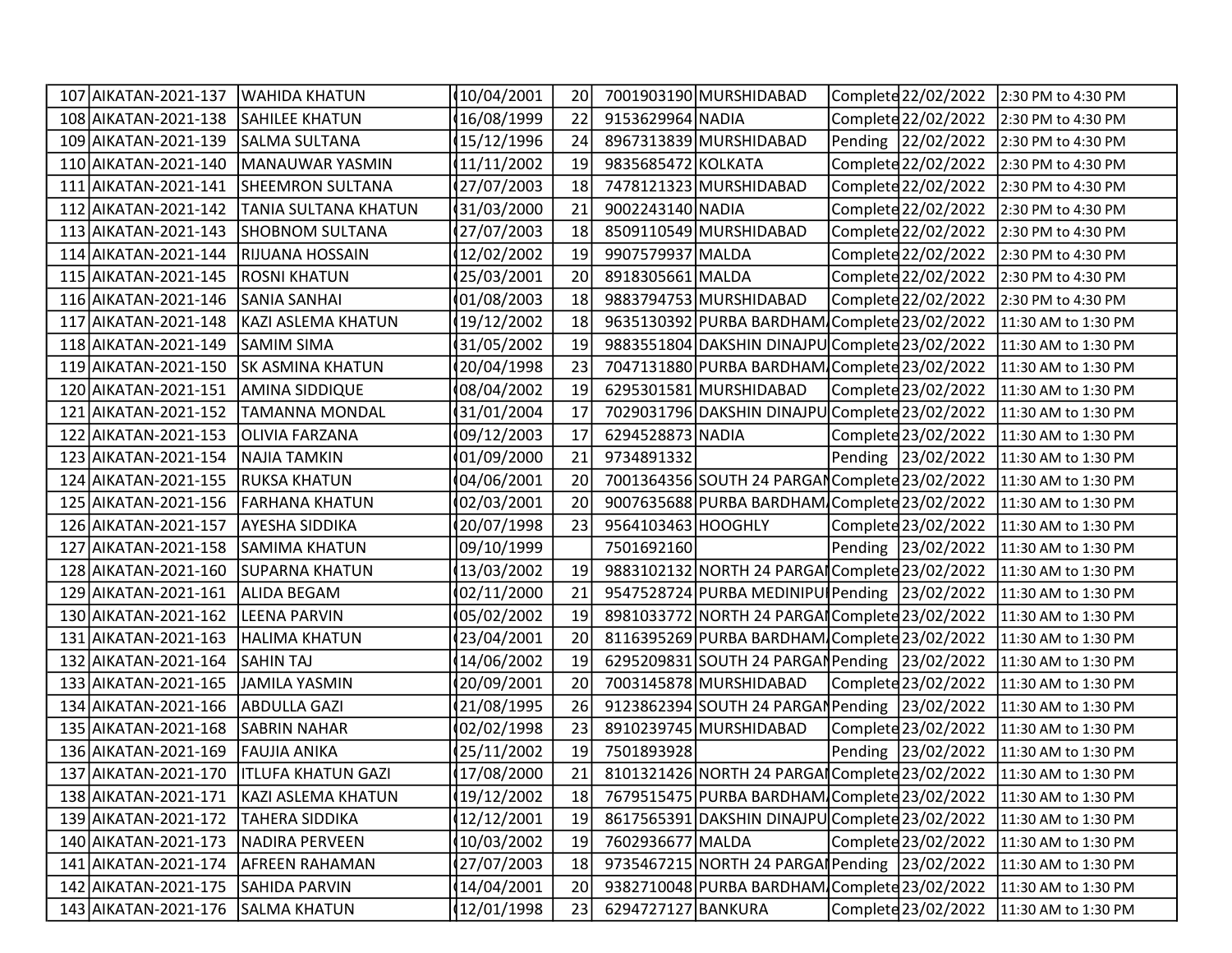| 144 AIKATAN-2021-177 | SHABNAM KHATUN                     | 29/01/2001   | 20 |                    | 9382516252 MURSHIDABAD                         | Complete 23/02/2022 | 11:30 AM to 1:30 PM |
|----------------------|------------------------------------|--------------|----|--------------------|------------------------------------------------|---------------------|---------------------|
| 145 AIKATAN-2021-178 | <b>ISMA AKTARI</b>                 | 07/03/2003   | 18 | 9647803882 BIRBHUM |                                                | Complete 23/02/2022 | 11:30 AM to 1:30 PM |
| 146 AIKATAN-2021-179 | <b>ALISA MONDAL</b>                | 25/06/2001   | 20 |                    | 7872689101 SOUTH 24 PARGAN Complete 23/02/2022 |                     | 11:30 AM to 1:30 PM |
| 147 AIKATAN-2021-180 | <b>NARGIS BANU</b>                 | 13/06/1999   | 22 | 7427934294         |                                                | Pending 23/02/2022  | 11:30 AM to 1:30 PM |
| 148 AIKATAN-2021-181 | <b>ROJANA PARVIN</b>               | 25/03/2002   | 19 | 8509015146 MALDA   |                                                | Complete 23/02/2022 | 11:30 AM to 1:30 PM |
| 149 AIKATAN-2021-182 | <b>SAKIRA KHATUN</b>               | 02/02/2000   | 21 |                    | 8145248277 MURSHIDABAD                         | Complete 23/02/2022 | 11:30 AM to 1:30 PM |
| 150 AIKATAN-2021-183 | MOHSHINA YEASMIN                   | 24/02/2002   | 19 |                    | 9883265442 MURSHIDABAD                         | Complete 23/02/2022 | 11:30 AM to 1:30 PM |
| 151 AIKATAN-2021-184 | KHADIJA KHATUN                     | 13/07/2003   | 18 | 8513963049 HOOGHLY |                                                | Complete 23/02/2022 | 11:30 AM to 1:30 PM |
| 152 AIKATAN-2021-185 | <b>ROBINA KHATUN</b>               | 01/04/1999   | 22 |                    | 7319459841 PASCHIM MEDINIF Pending 23/02/2022  |                     | 11:30 AM to 1:30 PM |
| 153 AIKATAN-2021-186 | <b>ABIDA SULTANA</b>               | 27/03/2002   | 19 | 6296352017 BIRBHUM |                                                | Pending 23/02/2022  | 11:30 AM to 1:30 PM |
| 154 AIKATAN-2021-188 | <b>AYESHA SIDDIKA</b>              | 02/11/2002   | 19 | 9064787161         |                                                | Pending 23/02/2022  | 11:30 AM to 1:30 PM |
| 155 AIKATAN-2021-189 | SWAPNA KHATUN                      | 04/12/1997   | 24 |                    | 9083531302 MURSHIDABAD                         | Complete 23/02/2022 | 11:30 AM to 1:30 PM |
| 156 AIKATAN-2021-190 | <b>SABNAM TABASUM</b>              | 02/05/2000   | 21 |                    | 8001664518 MURSHIDABAD                         | Complete 23/02/2022 | 11:30 AM to 1:30 PM |
| 157 AIKATAN-2021-191 | <b>MERUN NAHAR</b>                 | 10/09/2001   | 20 |                    | 9126359718 MURSHIDABAD                         | Pending 23/02/2022  | 11:30 AM to 1:30 PM |
| 158 AIKATAN-2021-192 | KANIJ FATEMA                       | 16/01/2000   | 21 | 6296998068 MALDA   |                                                | Complete 23/02/2022 | 11:30 AM to 1:30 PM |
| 159 AIKATAN-2021-194 | <b>SABANA YEASMIN</b>              | 04/10/1999   | 22 | 6296834521 MALDA   |                                                | Pending 23/02/2022  | 11:30 AM to 1:30 PM |
| 160 AIKATAN-2021-195 | <b>SARJINA KHATUN</b>              | 13/12/1999   | 21 |                    | 9339069293 MURSHIDABAD                         | Complete 23/02/2022 | 11:30 AM to 1:30 PM |
| 161 AIKATAN-2021-196 | <b>ANOWARA KHATUN</b>              | 12/12/1998   | 22 |                    | 9093082513 PURBA BARDHAM Complete 23/02/2022   |                     | 11:30 AM to 1:30 PM |
| 162 AIKATAN-2021-198 | <b>JINIA SULTANA</b>               | 12/04/1999   | 22 | 6294063583 BIRBHUM |                                                | Complete 23/02/2022 | 11:30 AM to 1:30 PM |
| 163 AIKATAN-2021-199 | SUMAIYA KHATUN                     | 13/05/2003   | 18 |                    | 6297939288 PURBA BARDHAM Complete 23/02/2022   |                     | 11:30 AM to 1:30 PM |
| 164 AIKATAN-2021-200 | <b>SK SAHINA PARVIN</b>            | 18/01/2002   | 19 | 9330615728 NADIA   |                                                | Complete 23/02/2022 | 11:30 AM to 1:30 PM |
| 165 AIKATAN-2021-202 | <b>HURE ARMAN</b>                  | 07/03/2001   | 20 |                    | 9832127781 DAKSHIN DINAJPU Complete 23/02/2022 |                     | 11:30 AM to 1:30 PM |
| 166 AIKATAN-2021-203 | MST MASUMA KHATUN MULI (23/11/1999 |              | 22 | 9830378078         |                                                | Pending 23/02/2022  | 11:30 AM to 1:30 PM |
| 167 AIKATAN-2021-204 | NAZMA DEWAN                        | 16/09/1999   | 22 |                    | 7063557265 PURBA BARDHAM Complete 23/02/2022   |                     | 11:30 AM to 1:30 PM |
| 168 AIKATAN-2021-205 | <b>HASINA KHATUN</b>               | 15/01/1994   | 27 | 8145166265         |                                                | Pending 23/02/2022  | 11:30 AM to 1:30 PM |
| 169 AIKATAN-2021-206 | <b>FIRDOUSI KHATUN</b>             | 27/10/2000   | 21 | 6295617998 HOOGHLY |                                                | Pending 23/02/2022  | 11:30 AM to 1:30 PM |
| 170 AIKATAN-2021-207 | <b>AYESHA ANJUM</b>                | 02/05/1997   | 24 |                    | 7001130030 PASCHIM BARDHA Pending 23/02/2022   |                     | 11:30 AM to 1:30 PM |
| 171 AIKATAN-2021-208 | <b>SAMIMA KHATUN</b>               | 19/06/1999   | 22 | 7384806745 HOOGHLY |                                                | Complete 23/02/2022 | 11:30 AM to 1:30 PM |
| 172 AIKATAN-2021-209 | <b>SABNUR AKTAR</b>                | 16/10/2002   | 19 | 8016324828 NADIA   |                                                | Complete 23/02/2022 | 11:30 AM to 1:30 PM |
| 173 AIKATAN-2021-210 | <b>NASRIN SULTANA</b>              | 30/01/2002   | 19 | 7384685727 BIRBHUM |                                                | Complete 23/02/2022 | 11:30 AM to 1:30 PM |
| 174 AIKATAN-2021-212 | <b>BILKISHA KHATUN</b>             | (08/09/2002) | 19 | 9679341893 HOOGHLY |                                                | Complete 23/02/2022 | 11:30 AM to 1:30 PM |
| 175 AIKATAN-2021-213 | <b>SABANA SULTANA</b>              | 05/04/2004   | 17 |                    | 7047863290 PURBA BARDHAM Complete 23/02/2022   |                     | 11:30 AM to 1:30 PM |
| 176 AIKATAN-2021-214 | <b>SARBAT SHIRIN</b>               | 10/05/2000   | 21 |                    | 7001193391 PURBA BARDHAM Complete 23/02/2022   |                     | 2:30 PM to 4:30 PM  |
| 177 AIKATAN-2021-215 | HABIBA RAHAMAN                     | 09/02/1999   | 22 |                    | 6294527726 NORTH 24 PARGAI Complete 23/02/2022 |                     | 2:30 PM to 4:30 PM  |
| 178 AIKATAN-2021-217 | <b>SAMIMA KHATUN</b>               | 15/09/2003   | 18 | 8016361211 BANKURA |                                                | Complete 23/02/2022 | 2:30 PM to 4:30 PM  |
| 179 AIKATAN-2021-218 | <b>ISHITA HOSSAIN</b>              | 22/08/1996   | 25 | 7365977282 NADIA   |                                                | Complete 23/02/2022 | 2:30 PM to 4:30 PM  |
| 180 AIKATAN-2021-219 | <b>SAMIMA KHATUN</b>               | 15/09/2003   |    | 8240827978         |                                                | Pending 23/02/2022  | 2:30 PM to 4:30 PM  |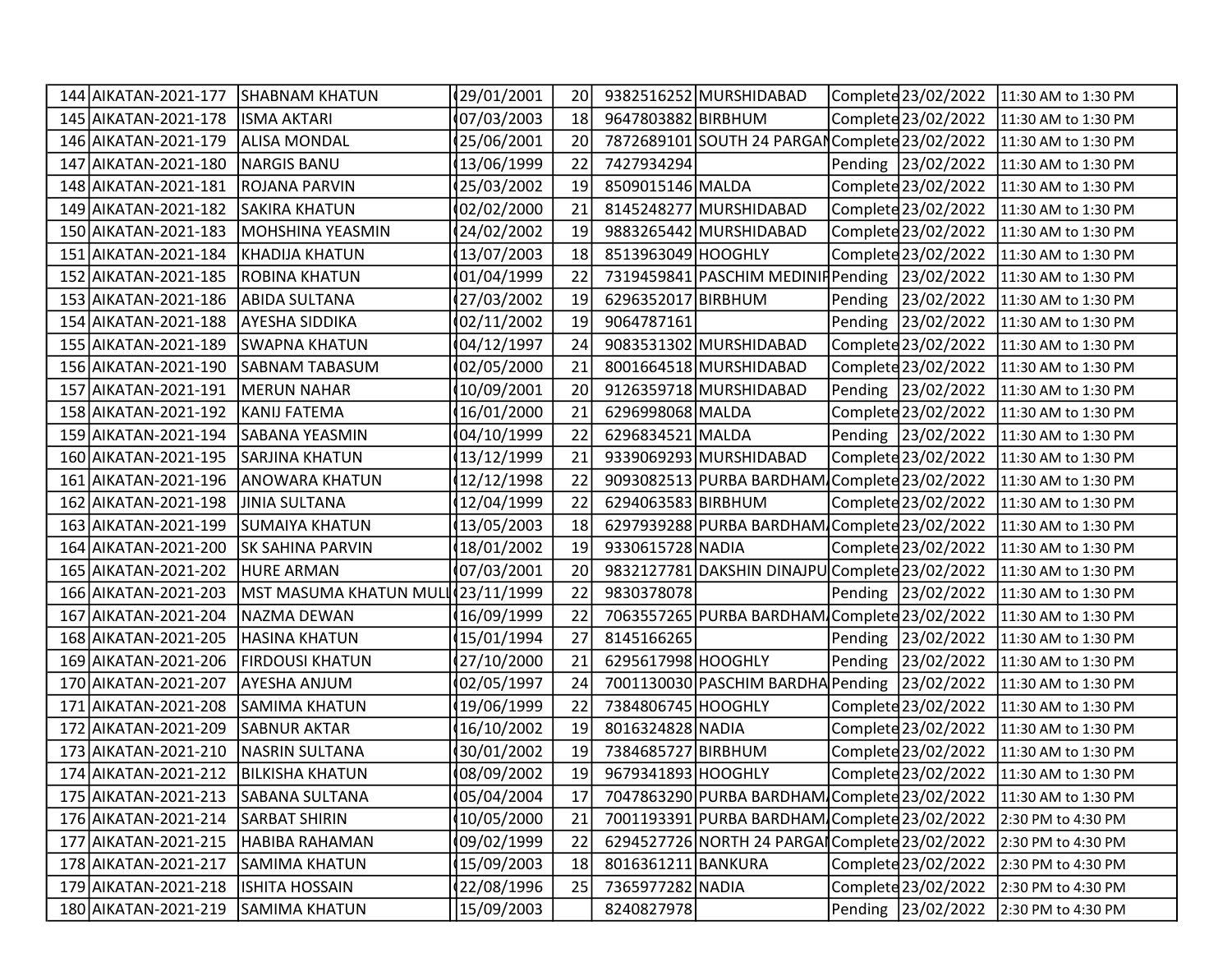| 181 AIKATAN-2021-220    | <b>RITA KHATUN</b>           | (15/01/2000) | 21 |                    | 6295550625 MURSHIDABAD                         | Complete 23/02/2022 | 2:30 PM to 4:30 PM |
|-------------------------|------------------------------|--------------|----|--------------------|------------------------------------------------|---------------------|--------------------|
| 182 AIKATAN-2021-221    | SONIYA KHATOON               | 30/05/2000   | 21 | 9123084163 KOLKATA |                                                | Complete 23/02/2022 | 2:30 PM to 4:30 PM |
| 183 AIKATAN-2021-222    | <b>BARSHA MONDAL</b>         | 09/09/2000   | 21 | 8100261707 NADIA   |                                                | Complete 23/02/2022 | 2:30 PM to 4:30 PM |
| 184 AIKATAN-2021-223    | <b>SARMIN SULTANA</b>        | 16/01/2001   | 20 |                    | 7797425245 MURSHIDABAD                         | Complete 23/02/2022 | 2:30 PM to 4:30 PM |
| 185 AIKATAN-2021-224    | MASUMA KHATUN                | 04/01/2000   | 21 |                    | 6297404100 MURSHIDABAD                         | Complete 23/02/2022 | 2:30 PM to 4:30 PM |
| 186 AIKATAN-2021-225    | HASNAHENA                    | 25/11/2002   | 19 | 9883759665 MALDA   |                                                | Complete 23/02/2022 | 2:30 PM to 4:30 PM |
| 187 AIKATAN-2021-226    | <b>TANUSHREE KHATUN</b>      | 07/09/2002   | 19 |                    | 9775308683 DAKSHIN DINAJPU Complete 23/02/2022 |                     | 2:30 PM to 4:30 PM |
| 188 AIKATAN-2021-227    | <b>TUHINA PARVIN</b>         | 28/04/2002   | 19 | 9382938031 NADIA   |                                                | Complete 23/02/2022 | 2:30 PM to 4:30 PM |
| 189 AIKATAN-2021-228    | <b>NAHEED FATMA</b>          | 25/07/2000   | 21 | 9093153414 MALDA   |                                                | Pending 23/02/2022  | 2:30 PM to 4:30 PM |
| 190 AIKATAN-2021-230    | <b>TAMIMA TANHA</b>          | 07/08/2000   | 21 |                    | 9647395119 MURSHIDABAD                         | Complete 23/02/2022 | 2:30 PM to 4:30 PM |
| 191 AIKATAN-2021-231    | RABEYA BASRI                 | 20/04/2000   | 21 |                    | 9609567896 NORTH 24 PARGA Complete 23/02/2022  |                     | 2:30 PM to 4:30 PM |
| 192 AIKATAN-2021-232    | SUMAIYA PARVIN               | (01/09/2001  | 20 |                    | 9382064381 MURSHIDABAD                         | Complete 23/02/2022 | 2:30 PM to 4:30 PM |
| 193 AIKATAN-2021-234    | <b>GOUSHIA SARKAR</b>        | 19/10/2001   | 20 | 8350061667 HOOGHLY |                                                | Complete 23/02/2022 | 2:30 PM to 4:30 PM |
| 194 AIKATAN-2021-235    | <b>SUHANA PARVIN</b>         | 14/10/2001   | 20 | 9002966019 MALDA   |                                                | Pending 23/02/2022  | 2:30 PM to 4:30 PM |
| 195 AIKATAN-2021-236    | JESMIN KHATUN                | 25/10/2001   | 20 | 9883437825 NADIA   |                                                | Complete 23/02/2022 | 2:30 PM to 4:30 PM |
| 196 AIKATAN-2021-237    | <b>NAZIA NAAZ</b>            | 12/03/2001   | 20 |                    | 6296995368 PASCHIM BARDHA Complete 23/02/2022  |                     | 2:30 PM to 4:30 PM |
| AIKATAN-2021-238<br>197 | SALMA SULTANA                | 13/01/2001   | 20 |                    | 9339950429 PURBA BARDHAM Complete 23/02/2022   |                     | 2:30 PM to 4:30 PM |
| 198 AIKATAN-2021-239    | JOYNAB SULTANA               | 21/11/1997   | 24 | 6296470643 BANKURA |                                                | Complete 23/02/2022 | 2:30 PM to 4:30 PM |
| 199 AIKATAN-2021-240    | <b>NASRIN PARVIN</b>         | 02/05/2002   |    | 9564982496         |                                                | Pending 23/02/2022  | 2:30 PM to 4:30 PM |
| 200 AIKATAN-2021-241    | <b>NASRIN PARVIN</b>         | 02/05/2002   | 19 |                    | 9002848056 SOUTH 24 PARGAN Complete 23/02/2022 |                     | 2:30 PM to 4:30 PM |
| 201 AIKATAN-2021-242    | <b>NOUSIN AHMED</b>          | 26/03/2002   | 19 |                    | 9609376529 MURSHIDABAD                         | Complete 23/02/2022 | 2:30 PM to 4:30 PM |
| AIKATAN-2021-243<br>202 | <b>AYESHA SULEKHA</b>        | 05/04/2001   | 20 | 9382543581 BIRBHUM |                                                | Complete 23/02/2022 | 2:30 PM to 4:30 PM |
| 203 AIKATAN-2021-244    | <b>MONIRA KHATUN</b>         | 27/06/2002   | 19 |                    | 8100432702 SOUTH 24 PARGAN Complete 23/02/2022 |                     | 2:30 PM to 4:30 PM |
| 204 AIKATAN-2021-245    | ROJINA KHATUN                | 08/10/1999   | 22 |                    | 9593242711 MURSHIDABAD                         | Complete 23/02/2022 | 2:30 PM to 4:30 PM |
| 205 AIKATAN-2021-246    | <b>MONAZZA FIRDAUS</b>       | 27/11/1997   | 24 | 7980979234 KOLKATA |                                                | Complete 23/02/2022 | 2:30 PM to 4:30 PM |
| 206 AIKATAN-2021-247    | <b>UMME SUMAIYA</b>          | 10/04/1999   | 22 |                    | 8240927645 PASCHIM MEDINIFComplete 23/02/2022  |                     | 2:30 PM to 4:30 PM |
| AIKATAN-2021-248<br>207 | <b>HAFIJA KHATUN</b>         | 06/10/2001   | 20 | 9064739360 BIRBHUM |                                                | Complete 23/02/2022 | 2:30 PM to 4:30 PM |
| 208 AIKATAN-2021-249    | <b>AISHA AFRIN</b>           | 24/10/1998   | 23 |                    | 9064217851 PURBA BARDHAM Complete 23/02/2022   |                     | 2:30 PM to 4:30 PM |
| 209 AIKATAN-2021-251    | KHALIDA SULTANA              | 09/04/2001   | 20 | 7872442599 BIRBHUM |                                                | Complete 23/02/2022 | 2:30 PM to 4:30 PM |
| 210 AIKATAN-2021-253    | <b>SOHIDA KHATUN</b>         | 12/04/1992   | 29 | 8597836235 BIRBHUM |                                                | Complete 23/02/2022 | 2:30 PM to 4:30 PM |
| 211 AIKATAN-2021-254    | <b>ARTHITA MONDAL</b>        | 07/09/1998   | 23 | 8617587706 NADIA   |                                                | Complete 23/02/2022 | 2:30 PM to 4:30 PM |
| 212 AIKATAN-2021-256    | <b>SEHENAZ KHATUN</b>        | 05/03/2002   | 19 | 8582984015 BIRBHUM |                                                | Complete 23/02/2022 | 2:30 PM to 4:30 PM |
| 213 AIKATAN-2021-257    | <b>SAJIA TARANNUM</b>        | 15/03/2000   | 21 |                    | 9679931479 UTTAR DINAJPUR                      | Complete 23/02/2022 | 2:30 PM to 4:30 PM |
| 214 AIKATAN-2021-259    | <b>AMISHA SULTANA</b>        | 14/07/2003   | 18 | 9933305230 BIRBHUM |                                                | Complete 23/02/2022 | 2:30 PM to 4:30 PM |
| 215 AIKATAN-2021-260    | MOUSAM REHAMAN               | 03/01/1995   | 26 |                    | 8768669806 NORTH 24 PARGAI Complete 23/02/2022 |                     | 2:30 PM to 4:30 PM |
| 216 AIKATAN-2021-261    | TABASUM NESAD KHATUN         | (12/02/1999) | 22 |                    | 8001257530 MURSHIDABAD                         | Pending 23/02/2022  | 2:30 PM to 4:30 PM |
| 217 AIKATAN-2021-262    | <b>TABBASUMNESHAD KHATUN</b> | 20/09/1998   |    | 8910645742         |                                                | Pending 23/02/2022  | 2:30 PM to 4:30 PM |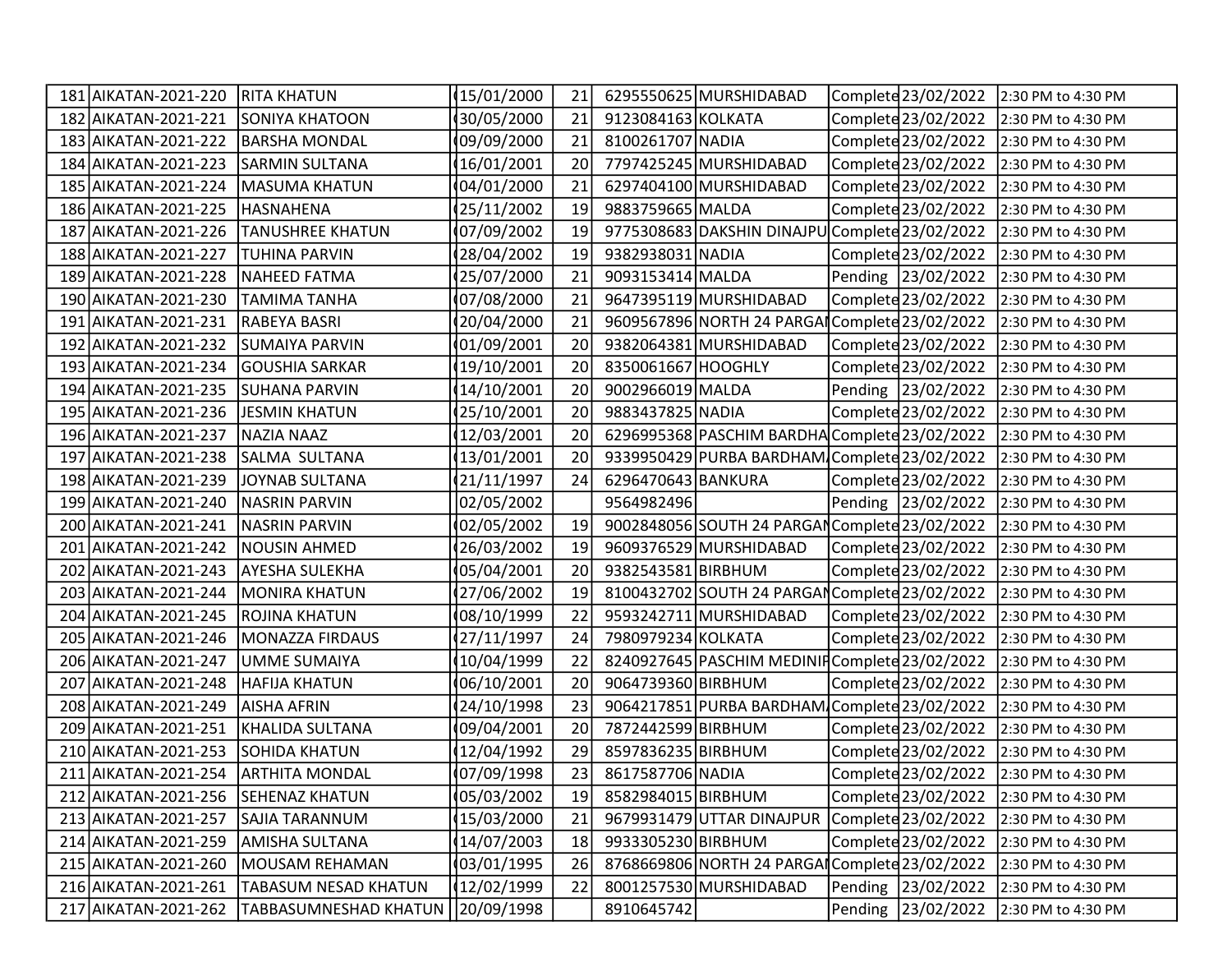| 218 AIKATAN-2021-263 | <b>IRUHINA KUDDUS</b>       | 02/07/2004   | 17 |                    | 8509321315 NORTH 24 PARGAI Complete 23/02/2022 |                     | 2:30 PM to 4:30 PM  |
|----------------------|-----------------------------|--------------|----|--------------------|------------------------------------------------|---------------------|---------------------|
| 219 AIKATAN-2021-264 | UMMAE RUMMAN                | 23/09/2000   | 21 | 9749008034 HOWRAH  |                                                | Complete 23/02/2022 | 2:30 PM to 4:30 PM  |
| 220 AIKATAN-2021-265 | <b>NOWRIN SULTANA</b>       | 02/08/1998   | 23 |                    | 9851833802 MURSHIDABAD                         | Pending 23/02/2022  | 2:30 PM to 4:30 PM  |
| 221 AIKATAN-2021-266 | <b>SNEHA KHATUN</b>         | 30/12/2004   |    | 8250574242         |                                                | Pending 23/02/2022  | 2:30 PM to 4:30 PM  |
| 222 AIKATAN-2021-267 | <b>SABNUR KHATUN</b>        | 15/10/2002   | 19 |                    | 7003318093 MURSHIDABAD                         | Complete 23/02/2022 | 2:30 PM to 4:30 PM  |
| 223 AIKATAN-2021-268 | <b>NAFISA NOOR</b>          | 01/08/2000   | 21 |                    | 8158802843 SOUTH 24 PARGAN Complete 23/02/2022 |                     | 2:30 PM to 4:30 PM  |
| 224 AIKATAN-2021-270 | <b>SAIMA KHATUN</b>         | 01/01/1988   |    | 8777398635         |                                                | Pending 23/02/2022  | 2:30 PM to 4:30 PM  |
| 225 AIKATAN-2021-271 | <b>SNEHA KHATUN</b>         | 11/08/2003   | 18 |                    | 9134228873 PURBA BARDHAM Complete 23/02/2022   |                     | 2:30 PM to 4:30 PM  |
| 226 AIKATAN-2021-272 | <b>MALIHA HAIDER</b>        | 29/08/2002   |    | 8918727421         |                                                | Pending 23/02/2022  | 2:30 PM to 4:30 PM  |
| 227 AIKATAN-2021-273 | <b>MARIYAM KHATUN</b>       | 01/03/2002   | 19 |                    | 7063274567 PURBA BARDHAM Complete 23/02/2022   |                     | 2:30 PM to 4:30 PM  |
| 228 AIKATAN-2021-274 | <b>SAHIDA KHATUN</b>        | 26/08/2000   | 21 | 9476442793 MALDA   |                                                | Pending 23/02/2022  | 2:30 PM to 4:30 PM  |
| 229 AIKATAN-2021-275 | AYESHA SULTANA              | 26/07/1999   | 22 |                    | 7431878129 MURSHIDABAD                         | Complete 23/02/2022 | 2:30 PM to 4:30 PM  |
| 230 AIKATAN-2021-276 | MOMINA RUBINUR KHATUN       | 10/02/1997   | 24 |                    | 7063470056 PURBA BARDHAM Complete 23/02/2022   |                     | 2:30 PM to 4:30 PM  |
| 231 AIKATAN-2021-277 | <b>NAIMA SULTANA</b>        | 29/03/2002   | 19 |                    | 8392096495 MURSHIDABAD                         | Complete 23/02/2022 | 2:30 PM to 4:30 PM  |
| 232 AIKATAN-2021-278 | TOHURA TAMAMMA              | 18/10/2001   | 20 |                    | 9832804995 NORTH 24 PARGAI Complete 23/02/2022 |                     | 2:30 PM to 4:30 PM  |
| 233 AIKATAN-2021-279 | MOUHEEDA KHANM              | 28/08/1998   | 23 | 8617577633 MALDA   |                                                | Complete 23/02/2022 | 2:30 PM to 4:30 PM  |
| 234 AIKATAN-2021-280 | <b>NASIFA KHATUN</b>        | 11/06/2003   | 18 |                    | 9153301636 SOUTH 24 PARGAN Complete 24/02/2022 |                     | 11:30 AM to 1:30 PM |
| 235 AIKATAN-2021-281 | <b>SALMA KHATUN</b>         | 14/04/2001   | 20 |                    | 7477644406 PURBA MEDINIPUI Complete 24/02/2022 |                     | 11:30 AM to 1:30 PM |
| 236 AIKATAN-2021-282 | ROHAMAT MANDAL              | 08/12/2000   | 21 | 9134846845 MALDA   |                                                | Pending 24/02/2022  | 11:30 AM to 1:30 PM |
| 237 AIKATAN-2021-283 | <b>RAISA SULTANA</b>        | 25/04/2000   |    | 9382286298         |                                                | Pending 24/02/2022  | 11:30 AM to 1:30 PM |
| 238 AIKATAN-2021-284 | <b>SIRINA PARVIN ANSARY</b> | 17/01/2002   | 19 |                    | 7001078847 MURSHIDABAD                         | Complete 24/02/2022 | 11:30 AM to 1:30 PM |
| 239 AIKATAN-2021-285 | <b>SOMANA KHATUN</b>        | 02/03/2000   | 21 | 8327831867 BIRBHUM |                                                | Complete 24/02/2022 | 11:30 AM to 1:30 PM |
| 240 AIKATAN-2021-286 | <b>TUHINA KHATUN</b>        | 16/05/2002   | 19 |                    | 9883348514 MURSHIDABAD                         | Complete 24/02/2022 | 11:30 AM to 1:30 PM |
| 241 AIKATAN-2021-287 | SOBNAM SULTANA              | 10/10/2002   | 19 |                    | 9883353775 MURSHIDABAD                         | Complete 24/02/2022 | 11:30 AM to 1:30 PM |
| 242 AIKATAN-2021-288 | <b>JASMIN KHATUN</b>        | 14/10/1994   | 27 |                    | 9804107639 NORTH 24 PARGAI Complete 24/02/2022 |                     | 11:30 AM to 1:30 PM |
| 243 AIKATAN-2021-289 | <b>SERIN AFRIN</b>          | 01/09/2003   | 18 | 9051904417 HOWRAH  |                                                | Complete 24/02/2022 | 11:30 AM to 1:30 PM |
| 244 AIKATAN-2021-290 | NAGMA SULTANA               | 28/03/1999   | 22 |                    | 7001432707 PURBA BARDHAM Complete 24/02/2022   |                     | 11:30 AM to 1:30 PM |
| 245 AIKATAN-2021-291 | <b>ANISA HAQUE</b>          | 28/01/2001   | 20 |                    | 9735744096 MURSHIDABAD                         | Complete 24/02/2022 | 11:30 AM to 1:30 PM |
| 246 AIKATAN-2021-292 | <b>TABASSUM KHATUN</b>      | 13/09/2002   | 19 | 9609206015 BIRBHUM |                                                | Complete 24/02/2022 | 11:30 AM to 1:30 PM |
| 247 AIKATAN-2021-293 | <b>SUBNUR MOSTARI</b>       | 10/07/2000   | 21 |                    | 9382441191 MURSHIDABAD                         | Complete 24/02/2022 | 11:30 AM to 1:30 PM |
| 248 AIKATAN-2021-294 | <b>TANVI SULTANA</b>        | (01/03/2000) | 21 |                    | 8250929256 MURSHIDABAD                         | Complete 24/02/2022 | 11:30 AM to 1:30 PM |
| 249 AIKATAN-2021-295 | MUMTAHINA AZAM              | 07/02/2004   | 17 |                    | 7029046309 NORTH 24 PARGAI Complete 24/02/2022 |                     | 11:30 AM to 1:30 PM |
| 250 AIKATAN-2021-296 | ATIKA CHOWDHURY             | 05/10/1998   | 23 |                    | 9144462189 SOUTH 24 PARGAN Complete 24/02/2022 |                     | 11:30 AM to 1:30 PM |
| 251 AIKATAN-2021-297 | <b>MARUFA KHATUN</b>        | 23/02/2002   | 19 |                    | 9064105419 NORTH 24 PARGAI Complete 24/02/2022 |                     | 11:30 AM to 1:30 PM |
| 252 AIKATAN-2021-298 | <b>PAYEL KHATUN</b>         | 04/12/2000   | 21 |                    | 6294747858 MURSHIDABAD                         | Pending 24/02/2022  | 11:30 AM to 1:30 PM |
| 253 AIKATAN-2021-299 | SAHELI SARMIN               | 16/02/2002   |    | 9339054026         |                                                | Pending 24/02/2022  | 11:30 AM to 1:30 PM |
| 254 AIKATAN-2021-300 | <b>SULTANA KHATUN</b>       | 14/05/2000   | 21 | 7699011870 HOOGHLY |                                                | Complete 24/02/2022 | 11:30 AM to 1:30 PM |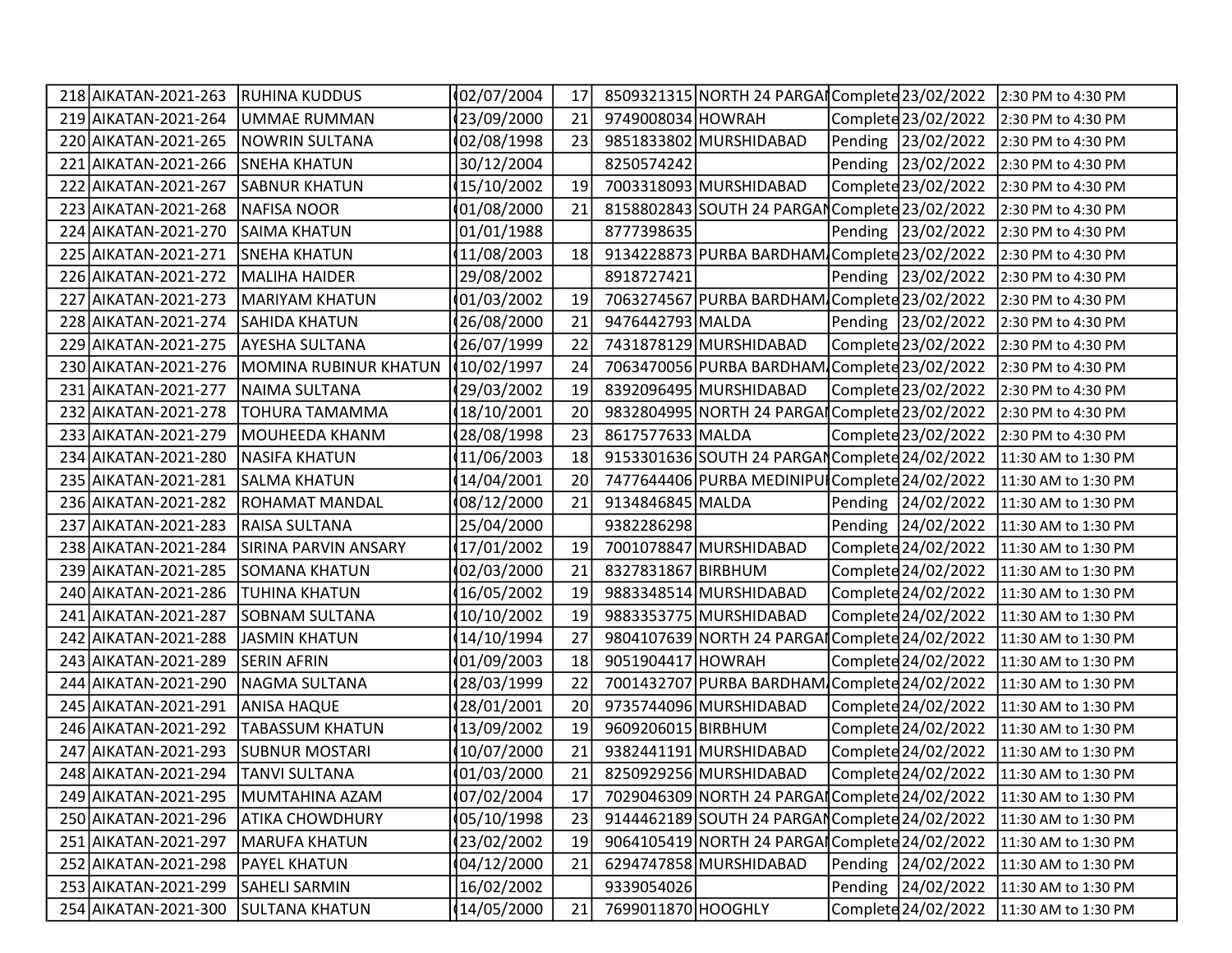|     | 255 AIKATAN-2021-302                 | ASIA WAYLIVE SULTANA    | 26/06/1998   | 23 |                       | 8927209320 MURSHIDABAD                         | Complete 24/02/2022 | 11:30 AM to 1:30 PM |
|-----|--------------------------------------|-------------------------|--------------|----|-----------------------|------------------------------------------------|---------------------|---------------------|
|     | 256 AIKATAN-2021-303                 | <b>FARHANA SULTANA</b>  | 14/11/1999   | 22 |                       | 7797001045 SOUTH 24 PARGAN Complete 24/02/2022 |                     | 11:30 AM to 1:30 PM |
|     | 257 AIKATAN-2021-304                 | <b>SAHELI SARMIN</b>    | 16/02/2002   | 19 |                       | 8001472780 NORTH 24 PARGAI Complete 24/02/2022 |                     | 11:30 AM to 1:30 PM |
|     | 258 AIKATAN-2021-308                 | <b>RUMANA PARVIN</b>    | 06/10/1998   | 23 | 8617774748 HOOGHLY    |                                                | Complete 24/02/2022 | 11:30 AM to 1:30 PM |
|     | 259 AIKATAN-2021-309                 | <b>RIMPA MONDAL</b>     | 16/09/2001   | 20 |                       | 8536971386 NORTH 24 PARGA Pending 24/02/2022   |                     | 11:30 AM to 1:30 PM |
|     | 260 AIKATAN-2021-310                 | SAMIMA KHATUN           | 28/08/1998   | 23 | 8617056648 NADIA      |                                                | Pending 24/02/2022  | 11:30 AM to 1:30 PM |
|     | 261 AIKATAN-2021-311                 | <b>KAKOLI KHATUN</b>    | 12/01/2000   | 21 | 8637540270 BANKURA    |                                                | Complete 24/02/2022 | 11:30 AM to 1:30 PM |
|     | 262 AIKATAN-2021-312                 | <b>SAMIMA PARVIN</b>    | 28/08/2000   | 21 | 9732905086 NADIA      |                                                | Complete 24/02/2022 | 11:30 AM to 1:30 PM |
|     | 263 AIKATAN-2021-313                 | <b>SARBANU KHATUN</b>   | 15/02/1998   | 23 | 9062729213 DARJEELING |                                                | Complete 24/02/2022 | 11:30 AM to 1:30 PM |
|     | 264 AIKATAN-2021-314                 | <b>SARMIN RIMA</b>      | 15/07/2001   | 20 |                       | 7602387716 MURSHIDABAD                         | Complete 24/02/2022 | 11:30 AM to 1:30 PM |
|     | 265 AIKATAN-2021-315                 | RAJIA SULTANA           | 20/03/2001   |    | 7908065611            |                                                | Pending 24/02/2022  | 11:30 AM to 1:30 PM |
|     | 266 AIKATAN-2021-316                 | SAFIKA AZIZ             | 12/03/1995   | 26 |                       | 7001807607 MURSHIDABAD                         | Pending 24/02/2022  | 11:30 AM to 1:30 PM |
|     | 267 AIKATAN-2021-317                 | <b>TANIA SULTANA</b>    | 05/03/2001   | 20 |                       | 7364889171 PURBA BARDHAM Complete 24/02/2022   |                     | 11:30 AM to 1:30 PM |
|     | 268 AIKATAN-2021-318                 | <b>SAMIMA KHATUN</b>    | 05/02/2001   | 20 |                       | 8509950989 MURSHIDABAD                         | Pending 24/02/2022  | 11:30 AM to 1:30 PM |
|     | 269 AIKATAN-2021-319                 | NURJAHAN KHATUN         | 24/10/1999   | 22 |                       | 9339617512 MURSHIDABAD                         | Complete 24/02/2022 | 11:30 AM to 1:30 PM |
|     | 270 AIKATAN-2021-320                 | <b>MAHIMA KHATUN</b>    | 04/12/2003   | 18 | 9907200741 HOWRAH     |                                                | Complete 24/02/2022 | 11:30 AM to 1:30 PM |
| 271 | AIKATAN-2021-321                     | <b>RAJIA SULTANA</b>    | 20/03/2001   | 20 |                       | 8116259774 PURBA BARDHAM Complete 24/02/2022   |                     | 11:30 AM to 1:30 PM |
|     | 272 AIKATAN-2021-322                 | <b>ROSHNI KHATUN</b>    | 01/06/2002   | 19 |                       | 9339064738 MURSHIDABAD                         | Complete 24/02/2022 | 11:30 AM to 1:30 PM |
|     | 273 AIKATAN-2021-323                 | JINIA SULTANA BISWAS    | 14/11/2002   | 19 |                       | 9609064605 MURSHIDABAD                         | Complete 24/02/2022 | 11:30 AM to 1:30 PM |
|     | 274 AIKATAN-2021-324                 | <b>ISMOT ARA KHATUN</b> | 07/05/1998   | 23 | 6290412047 BIRBHUM    |                                                | Complete 24/02/2022 | 11:30 AM to 1:30 PM |
|     | 275 AIKATAN-2021-325                 | <b>SAKILA KHATUN</b>    | 11/10/2002   | 19 |                       | 9907515283 MURSHIDABAD                         | Complete 24/02/2022 | 11:30 AM to 1:30 PM |
|     | 276 AIKATAN-2021-326                 | SAMREEN NURISLAM        | 12/09/2003   | 18 | 8115538840 HOOGHLY    |                                                | Complete 24/02/2022 | 11:30 AM to 1:30 PM |
|     | 277 AIKATAN-2021-327                 | <b>ARIFA SULTANA</b>    | 12/02/1995   | 26 |                       | 8420982320 SOUTH 24 PARGAN Complete 24/02/2022 |                     | 11:30 AM to 1:30 PM |
|     | 278 AIKATAN-2021-328                 | KARINA YASMIN           | 25/10/2001   | 20 |                       | 9064829695 PURBA MEDINIPUI Complete 24/02/2022 |                     | 11:30 AM to 1:30 PM |
|     | 279 AIKATAN-2021-329                 | <b>SOBNOM ARA</b>       | 19/03/2004   | 17 |                       | 6294165532 PURBA BARDHAM Pending 24/02/2022    |                     | 11:30 AM to 1:30 PM |
|     | 280 AIKATAN-2021-330                 | BUSRA KHATUN            | 19/06/1998   | 23 |                       | 9903031760 PURBA BARDHAM Pending 24/02/2022    |                     | 11:30 AM to 1:30 PM |
|     | 281 AIKATAN-2021-331                 | <b>NAFISHA KHATUN</b>   | 16/02/1999   | 22 | 9382273803 HOWRAH     |                                                | Complete 24/02/2022 | 11:30 AM to 1:30 PM |
|     | 282 AIKATAN-2021-332                 | <b>TUMPA KHATUN</b>     | 15/05/1995   | 26 | 8101008103 NADIA      |                                                | Complete 24/02/2022 | 11:30 AM to 1:30 PM |
|     | 283 AIKATAN-2021-333                 | <b>MOMOTAJ KHATUN</b>   | 24/10/1999   | 22 |                       | 9564205856 MURSHIDABAD                         | Complete 24/02/2022 | 11:30 AM to 1:30 PM |
|     | 284 AIKATAN-2021-334                 | <b>AMBIA KHATUN</b>     | 07/08/2000   | 21 |                       | 8348859130 NORTH 24 PARGAI Complete 24/02/2022 |                     | 11:30 AM to 1:30 PM |
|     | 285 AIKATAN-2021-335 TAJNAHAR PARVIN |                         | (15/03/2002) | 19 |                       | 9832547482 DAKSHIN DINAJPU Complete 24/02/2022 |                     | 11:30 AM to 1:30 PM |
|     | 286 AIKATAN-2021-336                 | <b>MAHASINA KHATUN</b>  | 09/10/1999   | 22 | 9382354895 BIRBHUM    |                                                | Complete 24/02/2022 | 11:30 AM to 1:30 PM |
|     | 287 AIKATAN-2021-337                 | <b>RESHMA PARVIN</b>    | 10/06/2003   | 18 |                       | 8536920561 DAKSHIN DINAJPU Pending 24/02/2022  |                     | 11:30 AM to 1:30 PM |
|     | 288 AIKATAN-2021-338                 | RIYA SULTANA            | 20/04/1999   | 22 |                       | 6297720194 MURSHIDABAD                         | Complete 24/02/2022 | 11:30 AM to 1:30 PM |
|     | 289 AIKATAN-2021-339                 | <b>SURAIYA NASRIN</b>   | 17/10/2003   | 18 |                       | 9733766981 NORTH 24 PARGAI                     | Complete 24/02/2022 | 11:30 AM to 1:30 PM |
|     | 290 AIKATAN-2021-340                 | MALUFA YEASMIN          | 10/11/2000   | 21 | 8167441822 BIRBHUM    |                                                | Complete 24/02/2022 | 11:30 AM to 1:30 PM |
|     | 291 AIKATAN-2021-341                 | <b>RUBI KHATOON</b>     | 30/07/2003   | 18 | 6289817485 NADIA      |                                                | Complete 24/02/2022 | 11:30 AM to 1:30 PM |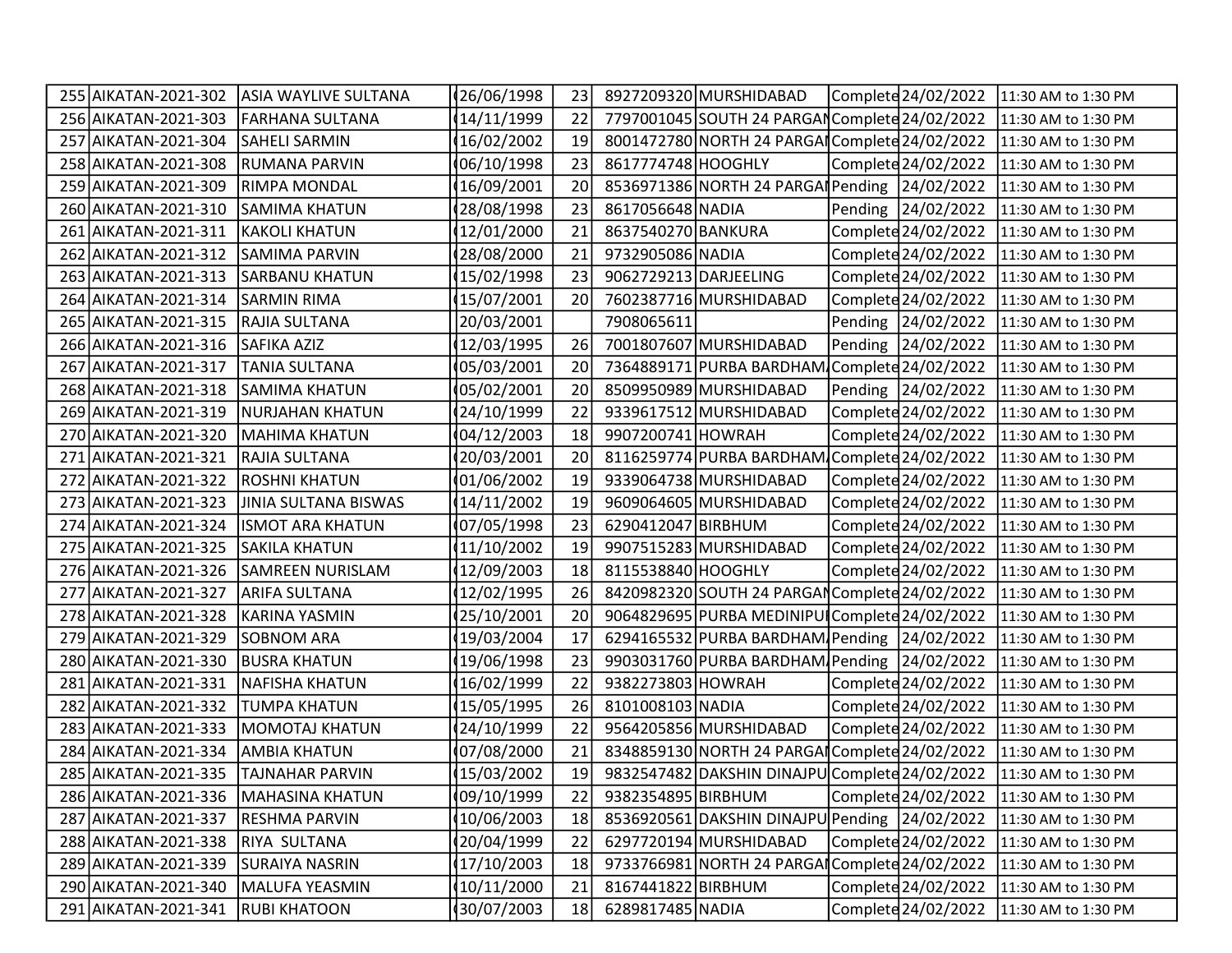| 292 AIKATAN-2021-342 | <b>RAJIYA SULTANA</b>                                     | 07/06/2000 | 21              | 9641860673 MALDA   |                                                | Complete 24/02/2022 | 11:30 AM to 1:30 PM |
|----------------------|-----------------------------------------------------------|------------|-----------------|--------------------|------------------------------------------------|---------------------|---------------------|
| 293 AIKATAN-2021-343 | NAJMUN NESHA                                              | 03/11/2000 | 21              | 7679400738 MALDA   |                                                | Complete 24/02/2022 | 11:30 AM to 1:30 PM |
| 294 AIKATAN-2021-344 | PINKI KHATUN                                              | 07/10/1995 | 26              |                    | 9382413726 NORTH 24 PARGA Pending 24/02/2022   |                     | 2:30 PM to 4:30 PM  |
| 295 AIKATAN-2021-345 | <b>SABERA KHATUN</b>                                      | 01/03/2002 | 19              |                    | 6295432433 DAKSHIN DINAJPU Complete 24/02/2022 |                     | 2:30 PM to 4:30 PM  |
| 296 AIKATAN-2021-346 | KHUSHBU RAHAMAN                                           | 02/05/2001 | 20              |                    | 8945986917 MURSHIDABAD                         | Pending 24/02/2022  | 2:30 PM to 4:30 PM  |
| 297 AIKATAN-2021-347 | <b>NASRIN SULTANA</b>                                     | 02/12/2003 | 18              |                    | 7076489772 SOUTH 24 PARGAN Complete 24/02/2022 |                     | 2:30 PM to 4:30 PM  |
| 298 AIKATAN-2021-348 | <b>RESHMA KHATUN</b>                                      | 18/12/1998 | 22              |                    | 9382830950 NORTH 24 PARGAI Complete 24/02/2022 |                     | 2:30 PM to 4:30 PM  |
| 299 AIKATAN-2021-349 | RAISA SULTANA                                             | 25/04/2000 | 21              | 7601886926 BIRBHUM |                                                | Complete 24/02/2022 | 2:30 PM to 4:30 PM  |
| 300 AIKATAN-2021-350 | <b>RIMI SABNAM</b>                                        | 03/09/2001 |                 | 7384995406         |                                                | Pending 24/02/2022  | 2:30 PM to 4:30 PM  |
| 301 AIKATAN-2021-351 | <b>RIMI SABNAM</b>                                        | 03/09/2001 | 20              |                    | 9851600827 DAKSHIN DINAJPU Complete 24/02/2022 |                     | 2:30 PM to 4:30 PM  |
| 302 AIKATAN-2021-352 | NILUFA YEASMIN                                            | 07/04/2003 | 18              | 8768132644 BIRBHUM |                                                | Complete 24/02/2022 | 2:30 PM to 4:30 PM  |
| 303 AIKATAN-2021-354 | <b>ELIJA NASRIN</b>                                       | 02/01/2002 | 19              |                    | 6297068816 MURSHIDABAD                         | Complete 24/02/2022 | 2:30 PM to 4:30 PM  |
| 304 AIKATAN-2021-355 | <b>SONIA KHATUN</b>                                       | 01/12/1996 | 25              | 8016064381 NADIA   |                                                | Complete 24/02/2022 | 2:30 PM to 4:30 PM  |
| 305 AIKATAN-2021-356 | <b>DISHAYE AFRIN</b>                                      | 08/01/2002 | 19              |                    | 8637384987 MURSHIDABAD                         | Complete 24/02/2022 | 2:30 PM to 4:30 PM  |
| 306 AIKATAN-2021-357 | <b>AYESHA SIDDIQUA</b>                                    | 05/05/2001 | 20              | 7001777326 MALDA   |                                                | Complete 24/02/2022 | 2:30 PM to 4:30 PM  |
| 307 AIKATAN-2021-358 | TAJNIN SULTANA                                            | 07/03/1999 | 22              | 9641218720 BIRBHUM |                                                | Complete 24/02/2022 | 2:30 PM to 4:30 PM  |
| 308 AIKATAN-2021-360 | SHAMA PARVEEN                                             | 27/01/2000 | 21              |                    | 9874407355 NORTH 24 PARGA Pending 24/02/2022   |                     | 2:30 PM to 4:30 PM  |
| 309 AIKATAN-2021-361 | SEHNAZ QUADERI                                            | 28/03/1999 | 22              |                    | 9564846428 PURBA BARDHAM Complete 24/02/2022   |                     | 2:30 PM to 4:30 PM  |
| 310 AIKATAN-2021-362 | FARHANA PARVEN                                            | 04/05/2000 | 21              | 8116992232 MALDA   |                                                | Complete 24/02/2022 | 2:30 PM to 4:30 PM  |
| 311 AIKATAN-2021-363 | PAKIJA BEGAM                                              | 12/05/2000 | 21              |                    | 7478972256 COOCH BEHAR                         | Complete 24/02/2022 | 2:30 PM to 4:30 PM  |
| 312 AIKATAN-2021-364 | LARGINA YEASMIN                                           | 10/12/1999 | 22              |                    | 8967196423 COOCH BEHAR                         | Complete 24/02/2022 | 2:30 PM to 4:30 PM  |
| 313 AIKATAN-2021-365 | SABA NAAZ                                                 | 04/10/2001 | 20              |                    | 8697274052 NORTH 24 PARGA Pending 24/02/2022   |                     | 2:30 PM to 4:30 PM  |
| 314 AIKATAN-2021-366 | MOST TAMANNA YEASMIN                                      | 10/03/2000 | 21              |                    | 7584078286 PASCHIM MEDINIF Pending 24/02/2022  |                     | 2:30 PM to 4:30 PM  |
| 315 AIKATAN-2021-367 | MOST RUBINA PARVIN                                        | 25/12/2000 | 20              |                    | 8609546628 PASCHIM MEDINIF Pending 24/02/2022  |                     | 2:30 PM to 4:30 PM  |
| 316 AIKATAN-2021-368 | KHAJISTA AKTAR BANU                                       | 23/03/2002 | 19              |                    | 7602217325 PURBA BARDHAM Pending 24/02/2022    |                     | 2:30 PM to 4:30 PM  |
| 317 AIKATAN-2021-369 | <b>OJIFA MONDAL</b>                                       | 29/06/2000 | 21              | 7478703012 NADIA   |                                                | Complete 24/02/2022 | 2:30 PM to 4:30 PM  |
| 318 AIKATAN-2021-370 | <b>FARHIN SABNAM</b>                                      | 12/04/1995 | 26              | 7001660902 HOOGHLY |                                                | Complete 24/02/2022 | 2:30 PM to 4:30 PM  |
| 319 AIKATAN-2021-371 | JEBA SUHANA SABNAM                                        | 01/02/2022 | $-1$            |                    | 7550895772 UTTAR DINAJPUR Complete 24/02/2022  |                     | 2:30 PM to 4:30 PM  |
| 320 AIKATAN-2021-372 | <b>SAHEBA FIRDOS</b>                                      | 13/08/2001 |                 | 8101408096         |                                                | Pending 24/02/2022  | 2:30 PM to 4:30 PM  |
| 321 AIKATAN-2021-373 | MOSAMMAT SAMSUNNISA KI(01/11/2000                         |            | 21              |                    | 6289591635 SOUTH 24 PARGAN Complete 24/02/2022 |                     | 2:30 PM to 4:30 PM  |
|                      | 322 AIKATAN-2021-374   AKHTARI MAHAMUDA AZAD   15/05/2001 |            | 20 <sup>1</sup> | 6294199705 MALDA   |                                                | Pending 24/02/2022  | 2:30 PM to 4:30 PM  |
| 323 AIKATAN-2021-375 | SABINA YEASMIN                                            | 15/05/2003 | 18              | 6294159998 MALDA   |                                                | Complete 24/02/2022 | 2:30 PM to 4:30 PM  |
| 324 AIKATAN-2021-376 | <b>NASIRA KHATUN</b>                                      | 17/02/2002 | 19              | 9064337883 MALDA   |                                                | Complete 24/02/2022 | 2:30 PM to 4:30 PM  |
| 325 AIKATAN-2021-377 | <b>ARJUMAN PARVEZ</b>                                     | 03/04/2002 | 19              | 7319277607 MALDA   |                                                | Pending 24/02/2022  | 2:30 PM to 4:30 PM  |
| 326 AIKATAN-2021-378 | <b>SADAF MAHTAB</b>                                       | 17/12/2021 |                 | 7488422568         |                                                | Pending 24/02/2022  | 2:30 PM to 4:30 PM  |
| 327 AIKATAN-2021-379 | <b>NURINA KHATUN</b>                                      | 13/03/2000 | 21              | 6297945119 MALDA   |                                                | Complete 24/02/2022 | 2:30 PM to 4:30 PM  |
| 328 AIKATAN-2021-380 | <b>NASIFA SAHADAT</b>                                     | 03/12/2000 | 21              | 9083731300 MALDA   |                                                | Complete 24/02/2022 | 2:30 PM to 4:30 PM  |